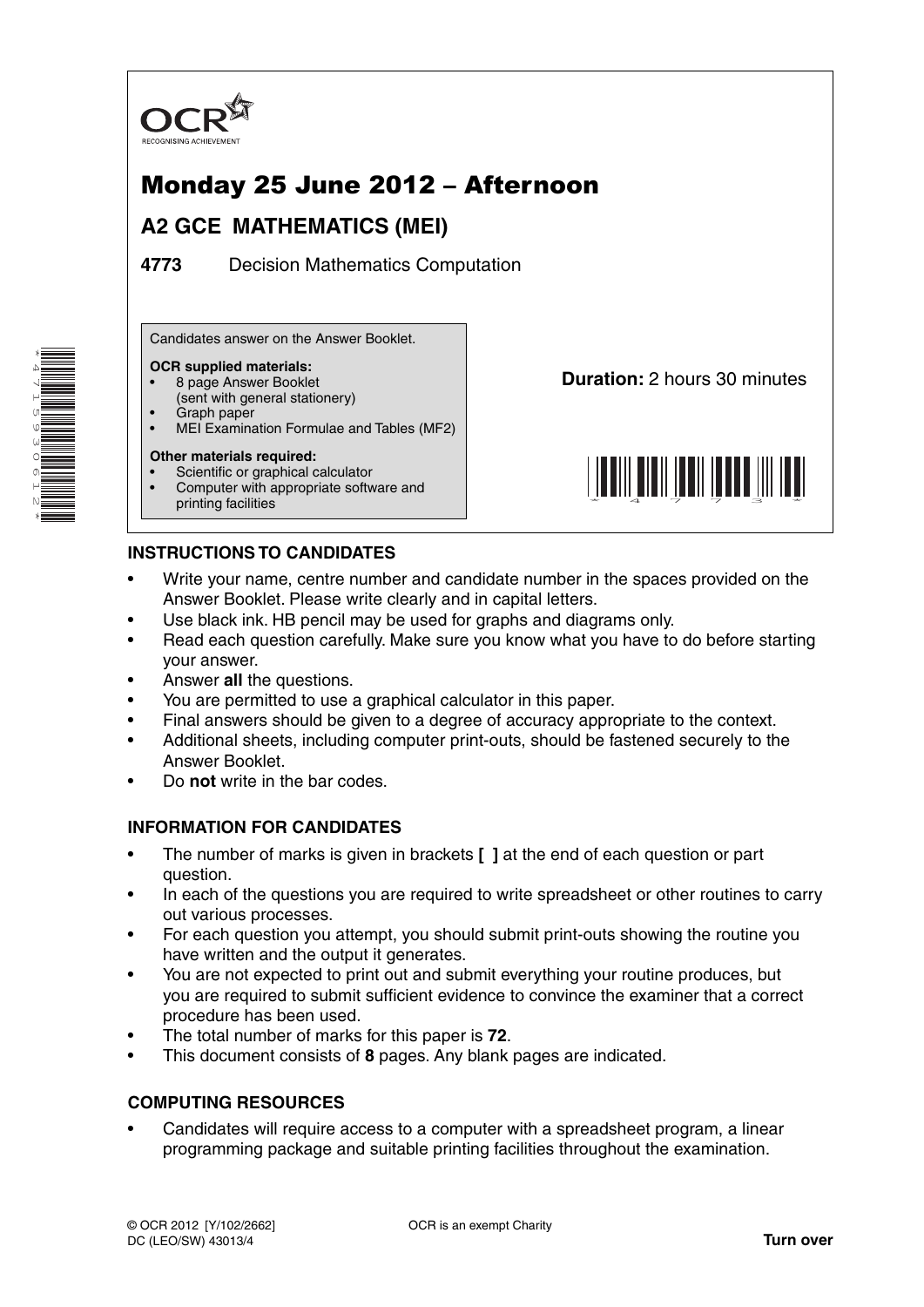

- **(i)** A flow has been established as follows: 15 from S to D, 5 from D to C, 5 from C to T, and 10 from D to T. Use the labelling algorithm to show this flow on a copy of the diagram, ensuring that all arcs are labelled. **[3]**
- **(ii)** Find and identify a flow augmenting path. Augment the flow as much as is possible using this path, stating by how much you are augmenting. Show your augmented flow on a new diagram, with all arcs labelled. **[4]**
- **(iii)** Repeat part **(ii)** as many times as is necessary to achieve a maximal flow. Produce a new, labelled, diagram for each flow augmentation. **[2]**
- **(iv)** Prove that your final flow is maximal. **[2]**
- **(v)** Formulate the maximal flow problem as an LP, ignoring the initial flow which was given in part **(i)**. Run your LP on LINDO, and interpret the results. **[7]**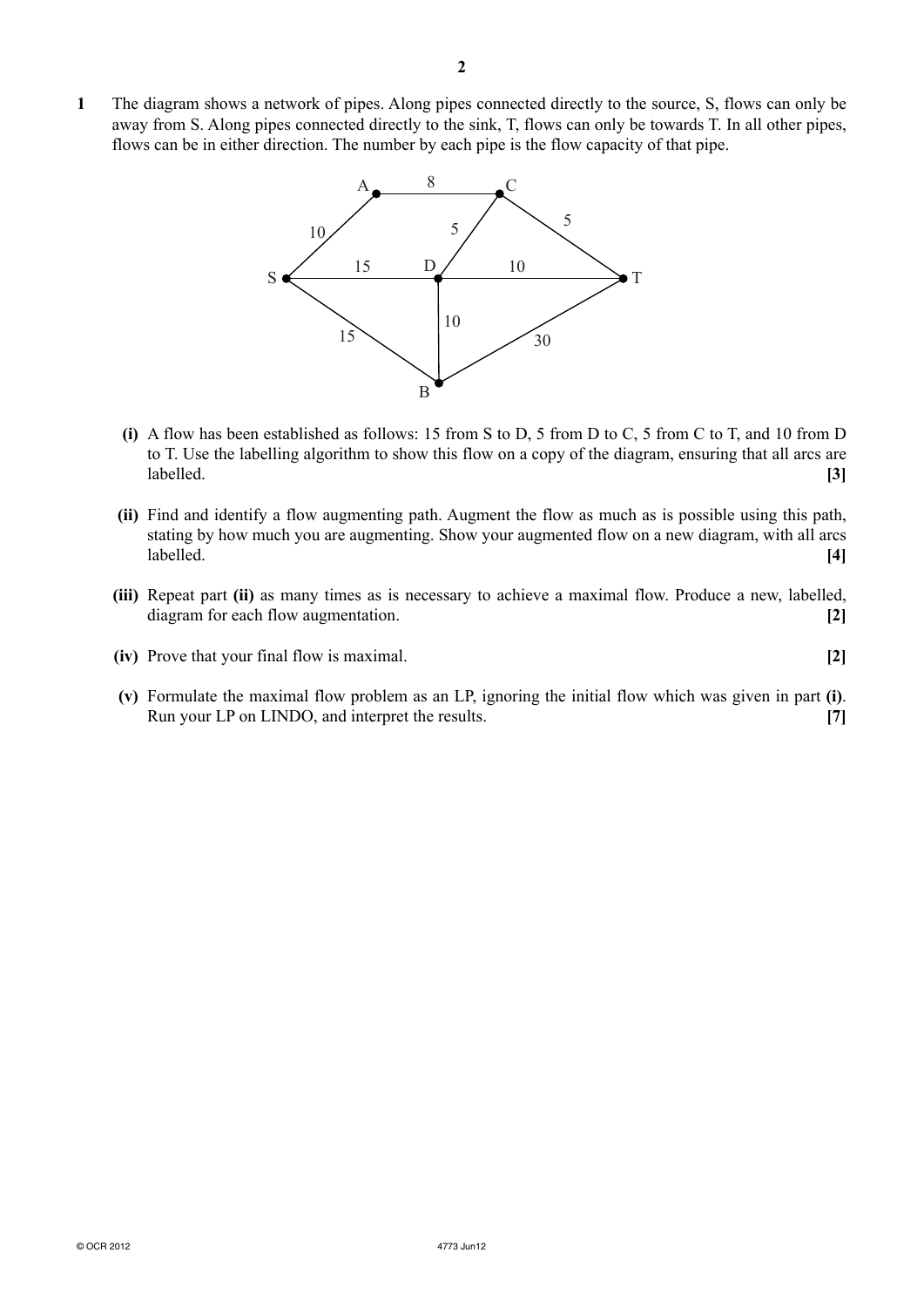**2** The data in the table below relate to production possibilities for a mining company over a three-year planning cycle. Initially only mines A and B are open.

|                                                                    |                                 | Mine A | Mine B         | Mine C   | Mine D   |  |
|--------------------------------------------------------------------|---------------------------------|--------|----------------|----------|----------|--|
| Material availability<br>(thousands of tonnes over<br>the 3 years) |                                 | 650    | 950            | 625      | 840      |  |
| Material quality                                                   |                                 | 66.0   | 64.1           | 63.0     | 62.1     |  |
| Cost of mining<br>$(f)$ per tonne)                                 | yr 1<br>yr 2<br>yr <sub>3</sub> |        | 28<br>31<br>33 | 27<br>29 | 28<br>30 |  |
| Cost to open $(f)$                                                 |                                 |        | 800000         |          | 1400000  |  |

The company requires a production plan for the next 3 years satisfying the following:

- Requirements are for 600 000 tonnes of material in the first year, 850 000 tonnes of material in the second year, and 750 000 tonnes of material in the third year.
- The mean quality of the material mined in any year must not be less than 64.0.
- Mines C and/or D can be opened after the first year at the costs given. If either is opened for year 2, then it will be open for year 3 at no additional cost.
- Material cannot be stored from one year to the next.

Formulate, run and interpret a (mixed) integer LP to find the minimum cost 3-year production strategy.

**[18]**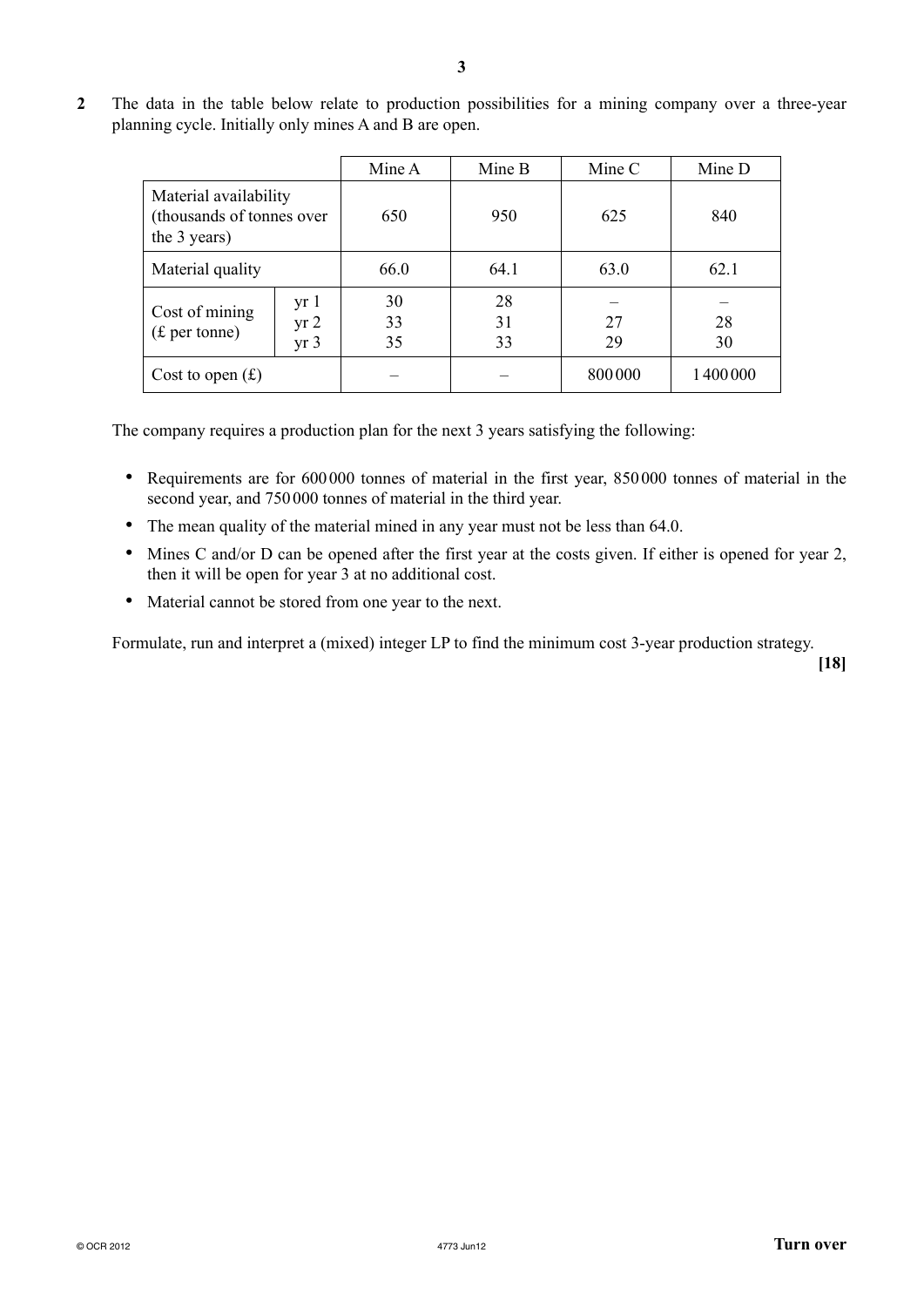**3** A country's central bank has a committee which meets each month to set the bank rate, the interest rate at which the central bank lends to commercial banks. This is its tool for controlling the rate of inflation. The target is to achieve an inflation rate of 2.5%.

The committee does not realise that it takes two months for an adjustment to have an effect. Thus, if the committee puts up the bank rate by one percent in June, then the rate of inflation will rise by one percent, but not until August. By that time the committee will have had its July meeting, and will have made another change to the base rate.

 **(i)** In June the rate of inflation was 3.74% and the committee put the bank rate down by 1.24% (since  $2.5 - 3.74 = -1.24$ ). In May, the committee had put the bank rate down by 0.81%, so in July the rate of inflation fell from 3.74% to 2.93%. For the months up to and including December, give the rates of inflation, and the committee's actions.

**Describe what will happen thereafter. [3] [3]** 

 **(ii)** The committee might have been better advised to be more cautious in its approach. Construct a spreadsheet column to show what would happen over a year, from the same starting values (inflation rate of 3.74% in June and 2.93% in July), if the committee subtracted the current rate of inflation from the target rate of inflation, and then applied an adjustment equal to half of this.

Produce another spreadsheet column to show what would happen over the year if, instead, the committee subtracted the current rate of inflation from the target rate of inflation, and then applied an adjustment equal to one eighth of this.

In each case you should describe the behaviour of your sequence of monthly inflation rates. **[4]**

 **(iii)** Explain why, in the ʻone eighth' case, the recurrence relation

$$
u_{n+2} - u_{n+1} + 0.125u_n = 0.3125
$$

models the sequence of inflation rates. **[1]** 

(iv) Given that a particular solution is  $u_n = 2.5$  (with  $n=0$  for June), solve the recurrence relation

$$
u_{n+2} - u_{n+1} + 0.125u_n = 0.3125.
$$

(If you compute numerical values, then give 4 decimal place accuracy.) **[5]**

- **(v)** Use your spreadsheet to check your answer to part **(iv)**, and explain why your answer shows that  $u_n$  converges to 2.5. **[2]**
- **(vi)** In more general terms, if instead of using a half or one eighth, the committee uses  $\alpha$ , where  $0 \le \alpha \le 1$ , then the recurrence relation for  $u_n$  is  $u_{n+2} - u_{n+1} + \alpha u_n = 2.5\alpha$ . By considering the auxiliary equation, explain why  $\alpha = 0.25$  might be a good value to use.

Construct a spreadsheet column to show what would happen over a year using  $\alpha = 0.25$ , and comment. **[3]**

**4**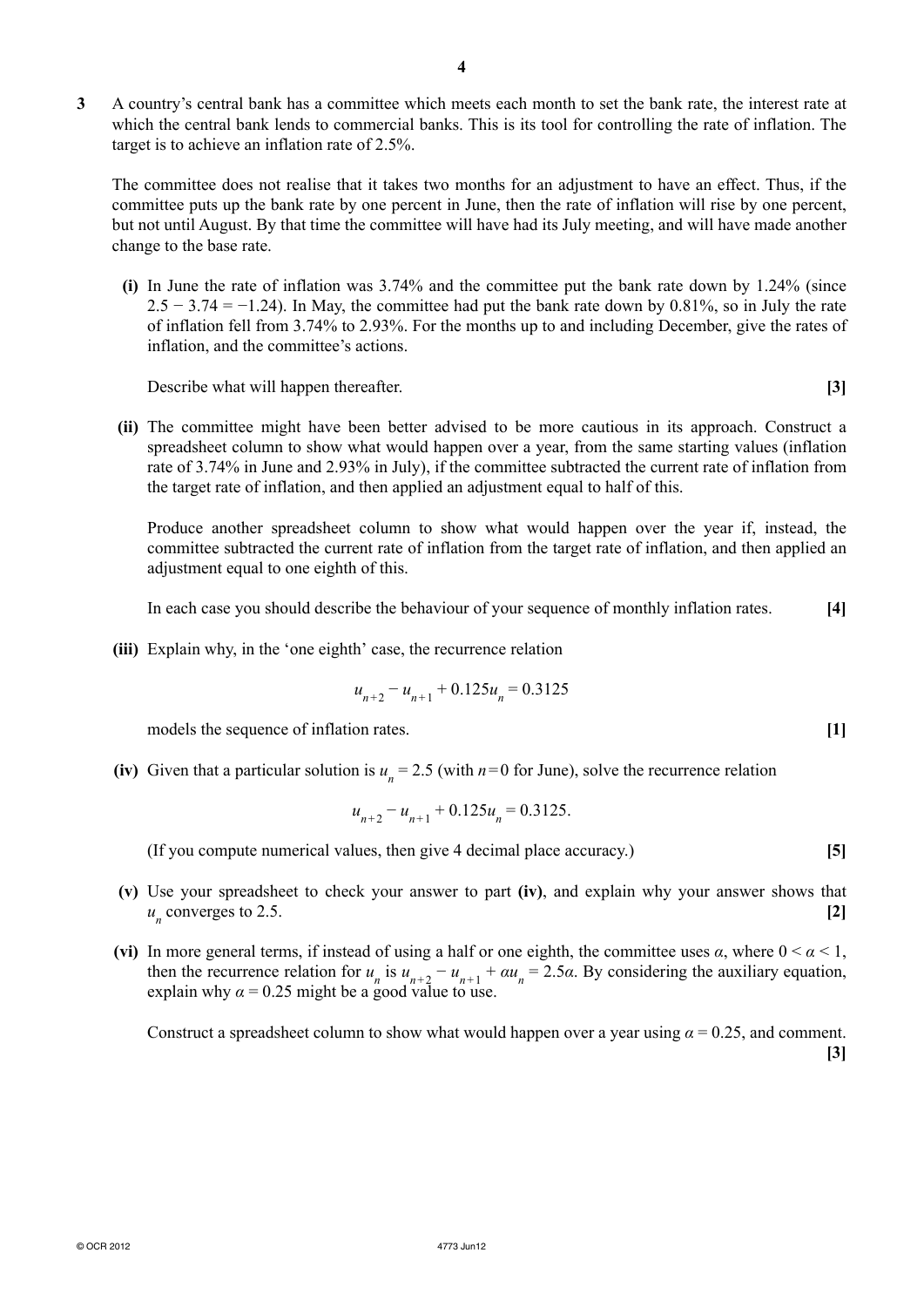**4** Arnold and Juan are to play a round of golf. This consists of 18 holes. At each hole they each try to get their ball in the hole in the least number of strokes.

There are two methods of scoring. In strokeplay the player with the lower total number of strokes over the 18 holes is the winner of the round.

In matchplay each hole is competed for. If one player uses fewer strokes for a hole, then he wins the hole. If the number of strokes is equal then they ʻhalve' the hole. At the end of the 18 holes if either player has won more than 9 holes, counting each ʻhalf' as 0.5 of a hole, then he wins the round, otherwise it is a draw.

Each hole has associated with it a ʻpar', the expected number of strokes needed for the hole. At the course where Arnold and Juan are playing there are 4 holes with a par of 3, 10 holes with a par of 4 and 4 holes with a par of 5.

Playing records show that Arnold and Juan play to the same standards – they both achieve par on average – but that Juan is more consistent than Arnold. An analysis of their records gives the following probability distributions for the number of strokes taken per hole.

|       | Arnold |      |      |      |      | Juan |                |      |      |      |
|-------|--------|------|------|------|------|------|----------------|------|------|------|
| par 3 |        |      |      | 4    |      |      |                |      | 4    |      |
|       | 0.01   | 0.19 | 0.62 | 0.15 | 0.03 | 0.00 | 0.12           | 0.80 | 0.04 | 0.04 |
| par 4 |        |      | 4    |      | 6    | 2    |                | 4    |      | O    |
|       | 0.06   | 0.15 | 0.60 | 0.11 | 0.08 | 0.02 | 0.11           | 0.77 | 0.05 | 0.05 |
| par 5 |        | 4    |      | O    |      | ◠    | $\overline{4}$ |      | O    |      |
|       | 0.09   | 0.14 | 0.55 | 0.12 | 0.10 | 0.05 | 0.10           | 0.71 | 0.08 | 0.06 |

- **(i)** Construct a spreadsheet to simulate the outcomes of each of a par 3, a par 4 and a par 5 hole when Arnold and Juan are playing each other. Use the matchplay scoring method for each of the three holes, and summarise your results in a table. **[10]**
- **(ii)** Simulate a round of golf played between Arnold and Juan, with 4 par 3 holes, 10 par 4 holes and 4 par 5 holes. Ensure that you print out a summary of your simulated round of golf, showing the results for each hole. Determine who is the winner using each of strokeplay and matchplay. **[4]**
- **(iii)** Simulate a further 19 rounds using both scoring methods. Summarise your results in a table. You do not need to show the results for each hole, only for each round. **[2]**
- **(iv)** By repeating your simulations, decide whether or not one player has an advantage over the other using strokeplay, and whether or not one player has an advantage over the other using matchplay. **[2]**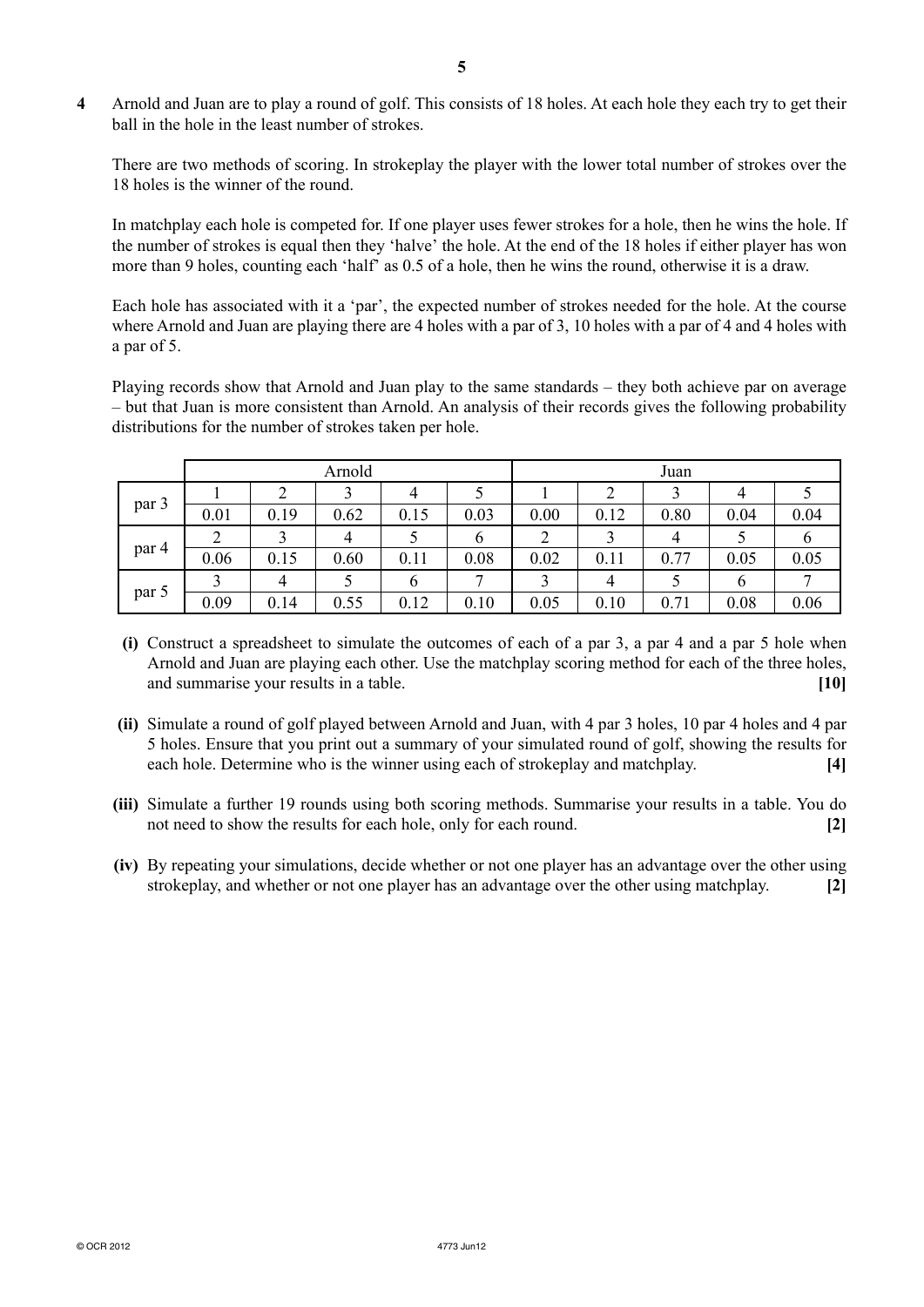#### **BLANK PAGE**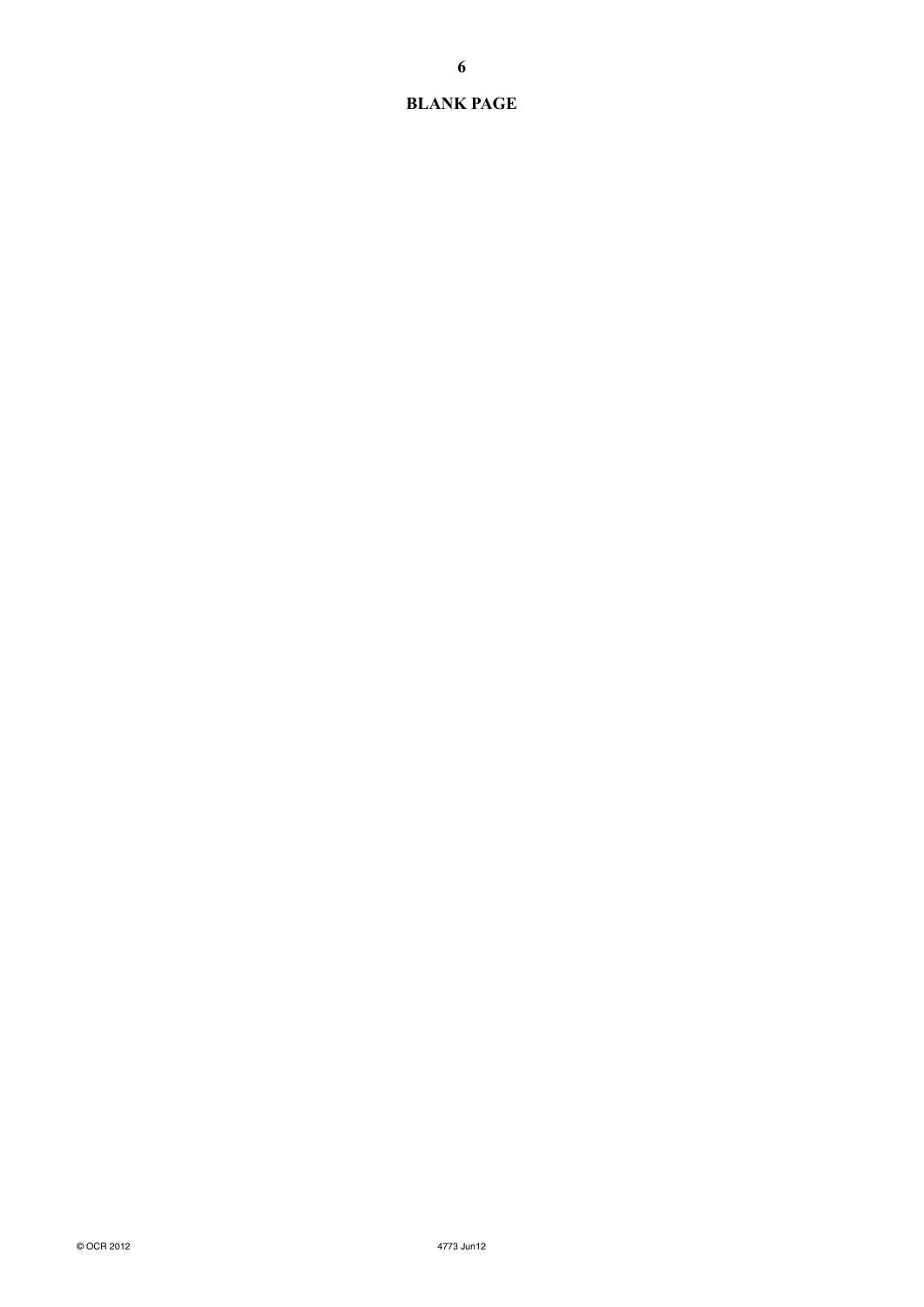#### **BLANK PAGE**